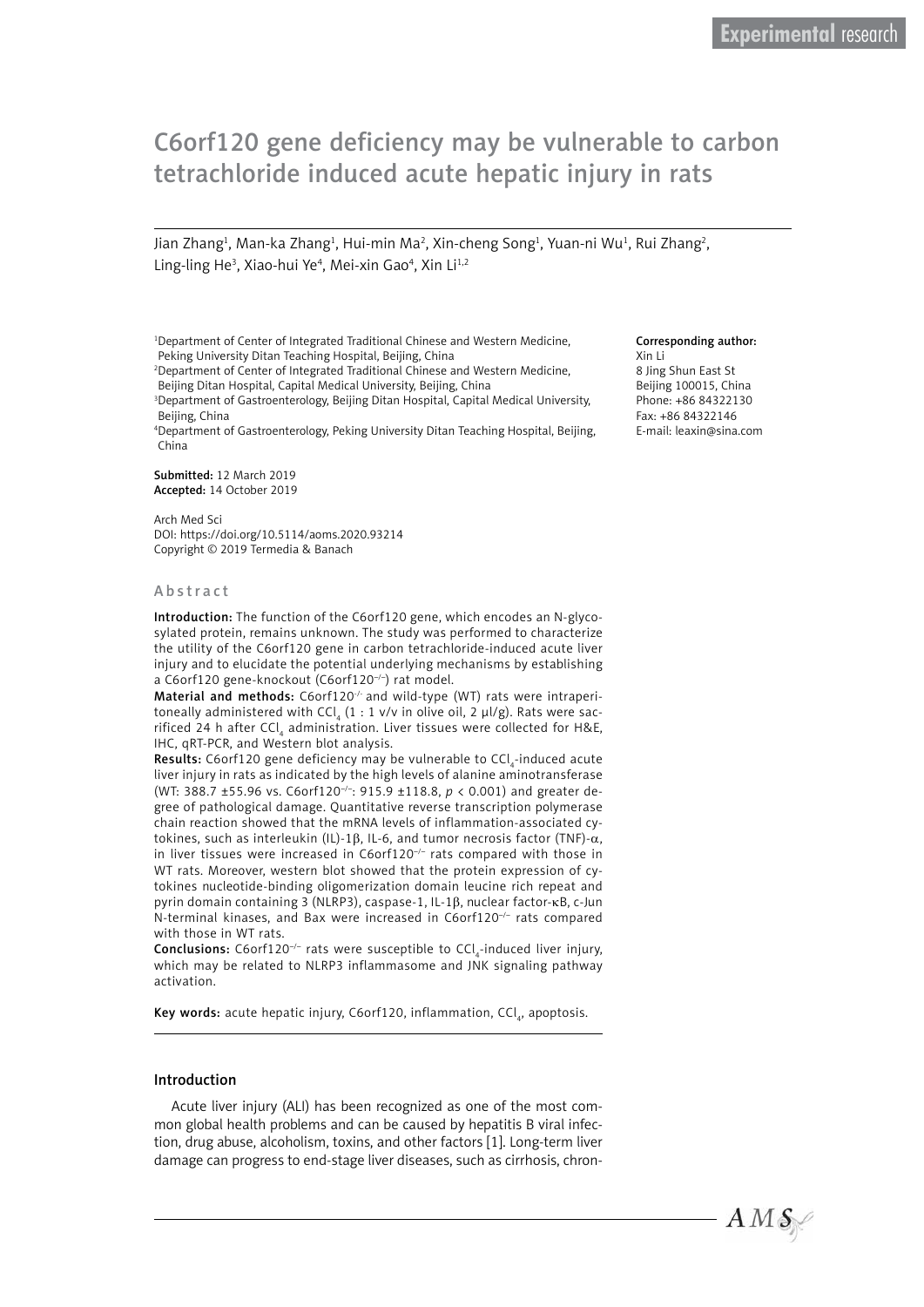ic liver failure, and hepatocellular carcinoma [2]. However, there is currently no clinically effective drug for treating liver damage because the molecular mechanisms are still unclear. In recent years, increasing evidence has demonstrated that the molecular mechanisms of ALI are associated with regulatory T cell differentiation, NLRP3 activation, and apoptosis [3–5]. NLRP3 inflammasome-driven inflammatory damage is involved in the pathogenesis of various liver diseases, such as drug-induced liver injury, alcoholic liver disease, non-alcoholic fatty liver disease, and liver cancer [6]. During the development of liver injury, the NLRP3 inflammasome signaling pathway is activated and promotes the secretion of pro-inflammatory cytokines and chemokines and the subsequent recruitment of neutrophils and immune cells [7]. However, the regulatory mechanisms of the NLRP3 inflammasome signaling pathway during the pathological process of ALI are poorly understood.

The C6orf120 gene encodes a secreted N-glycosylated protein with largely unknown functions. In our team's previous work, we revealed that C6ORF120 protein has an immunoregulatory function and is mainly expressed in liver tissues. Therefore, we prepared C6orf120-knockout rats and revealed the regulatory role of C6orf120 in the pathogenesis of concanavalin A-induced autoimmune hepatitis [4]. There are many etiologies of liver injury, such as drugs, immunity and toxins. Drug-induced toxicity is the most common cause of ALI [8]. However, the role of C6orf120 in drug-induced ALI has not been thoroughly investigated. Here, we hypothesized that C6orf120 is involved in the pathological process of drug-induced ALI.

The abuse of traditional Chinese medicine (TCM) is the main cause of DILI [9]. For DILI, there is currently no specific treatment, and the fundamental reason for the poor efficacy of so-called liver-protecting drugs is that the mechanism is unclear. Carbon tetrachloride (CCl $_{4}$ ) is a classical chemical hepatotoxin that is widely used to induce acute hepatitis damage with an activated inflammation response [10]. CCl $_{\textrm{\tiny{4}}}$ -induced hepatic injury closely imitates the pathological changes and molecular mechanisms observed in patients suffering from drug-induced ALI [11]. In this study, we established a CCl $_4$ -induced ALI model and explored the underlying mechanisms of C6orf120 involved therein.

# Material and methods

#### Animals and models

Male wild-type (WT) Sprague Dawley rats (weighing 200–220 g, 6–8 weeks of age) were obtained from the Laboratory Animal Center of Health Science Center, Peking University. Male

C6orf120-knockout (C6orf120<sup>-/-</sup>) Sprague Dawley rats (weighing 200–220 g, 6–8 weeks of age) were supplied by Suzhou Saiye Biotechnology Co., Ltd. using TALEN-mediated gene knockout technology. The rats used in this study were fed in the Animal Center of Health Science Center, Peking University in a specific-pathogen-free environment. Five rats were housed in each cage and the temperature was controlled at 20–25°C at a humidity of 50  $\pm$ 15%. Corncob padding, feed, and water were treated by high-temperature and high-pressure sterilization. All rats were observed for a week before the beginning of the experiment and randomly divided into four groups  $(n = 8$  per group). WT and C6orf120<sup>-/-</sup> rats were intraperitoneally administered with a single dose of CCl<sub>4</sub> (1 : 1 v/v in olive oil, 2  $\mu$ l/g) for 24 h to establish CCl<sub>4</sub>-induced acute liver damage based on previously described protocols [12]. The control rats were injected with the same dose of olive oil. Rats were euthanized 24 h after CCl, injection and liver tissues and blood samples were collected for analysis. All animal experiments complied with the National Institutes of Health Guide for the Care and Use of Laboratory Animals [13].

# Hematoxylin and eosin (H&E) staining and immunohistochemistry (IHC)

Rat liver tissues were dissected and fixed in 10% formalin. After dehydration and paraffin embedding, the liver tissues were cut into 4-µm sections and stained with H&E. The sections were imaged under a microscope (Zeiss AG, Oberkochen, Germany). The pathological grading of liver injury was evaluated by two independently trained authors (Mei-xin Gao and Xin-cheng Song) who were blinded to the group assignment.

For IHC analysis, rabbit anti-rat C6orf120 (Biorbyt) and anti-rat cleaved caspase-3 (Cell Signaling Technology) were used as primary antibodies. Biotinylated goat anti-rabbit IgG was used as the secondary antibody (ZSGB-BIO, Beijing, China). ImageJ software (NIH, Bethesda, MD, USA) was used to assess the expression of C6orf120 and cleaved caspase-3 by analyzing positive staining.

# Alanine aminotransferase (ALT)/aspartate aminotransferase (AST) assessment

Serum samples were separated from blood by centrifugation at 2,000 rpm for 10 min at 4°C. ALT and AST levels in WT and C6orf120–/– rats were detected by a HITACHI apparatus according to the manufacturer's protocols.

# Quantitative reverse transcription polymerase chain reaction (qRT-PCR)

Total RNA was isolated from rat liver with TRIzol reagent (TaKaRa Biotechnology Co., Ltd., Dalian,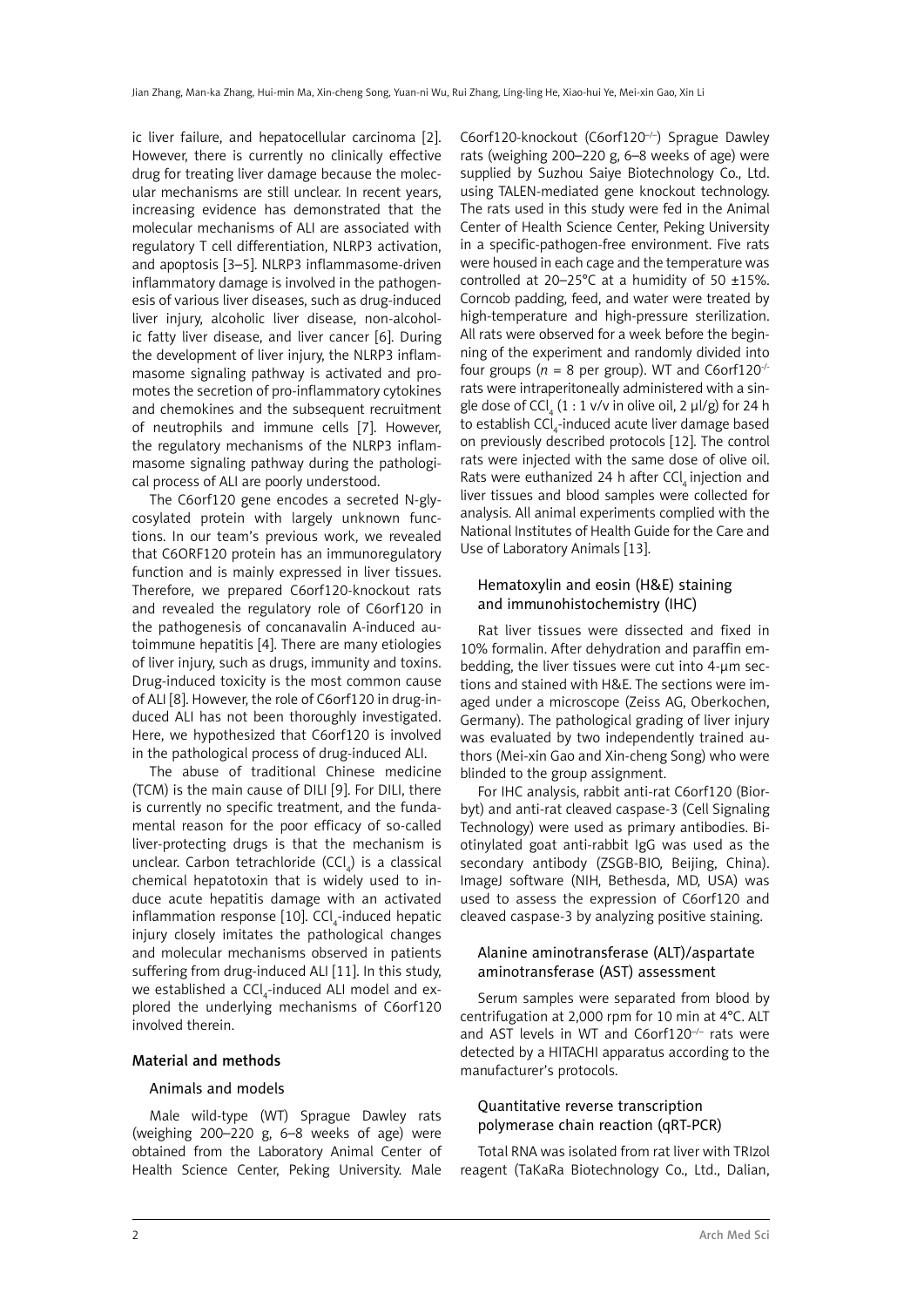China) according to the manufacturer's instructions. cDNA was synthesized using TransScript First-Strand cDNA Synthesis SuperMix (TransGen Biotech, Beijing, China). RT-PCR was performed to analyze the expression levels of target genes using the PrimeScript RT reagent kit (TaKaRa, Shiga, Japan) according to standard protocols. The 7500 real-time PCR System (Applied Biosystems) was used to analyze the mRNA expression of glyceraldehyde 3-phosphate (GAPDH), interleukin (IL)-1β, IL-6, and tumor necrosis factor (TNF)- $\alpha$ , GAPDH was amplified as a reference gene. The sequences of the primers are listed in Table I.

# Western blot

Liver tissues from WT and C6orf120<sup>-/-</sup> rats were immediately excised and mixed with tissue protein lysis buffer (Beyotime, Shanghai, China) containing 1 mM phenylmethane sulfonyl fluoride (Beyotime Biotechnology, ST506). After centrifugation, the proteins were denatured and the protein was loaded onto sodium dodecyl sulfate-polyacrylamide gels (10%) for electrophoretic separation and then transferred onto Immobilon polyvinylidene fluoride membranes (Sigma; EMD Millipore, Billerica, MA, USA; cat. no. P3313). After blocking with 5% skim milk in Tris-buffered saline containing 0.1% Tween 20 (TBST), the membranes were incubated at 4°C overnight with primary antibodies against C6orf120, NLRP3, caspase 1, IL-1β, nuclear factor-kB, Bcl-2, and Bax (Abcam), as well as cleaved caspase-3, p-c-Jun N-terminal kinase (Cell Signaling Technology). The membranes were washed with TBST three times. Then, they were incubated with secondary antibodies (ZF-0316, ZSGB-BIO, Beijing, China) for 2 h at room temperature. The finally obtained immunoreactive protein bands were imaged using the Tanon Imaging system (Tanon Science and Technology Co., Ltd., Shanghai, China).

# Induction of hepatocyte apoptosis and flow cytometry

Primary hepatocytes were isolated using a modification of the two-step collagenase perfusion method as mentioned previously [14]. The purification of hepatocytes was achieved via centrifugation over Percoll [15]. The hepatocytes in the experimental group were treated with medium containing 1% (v/v) CCl<sub>4</sub> [16] and the control group was cultured in Dulbecco's modified Eagle medium. The cells were plated in 6-well plates at a density of  $5 \times 10^6$  cells/well and cultured under a humidified atmosphere of 5% CO $_{\textrm{\tiny{2}}}$  at 37°C for 24 h. After 24 h of  $\mathsf{CCl}_4$  induction, the hepatocytes were harvested and Annexin V and 7-aminoactinomycin D (Biolegend) were added to stain apop-

| Table I. Primer sequences used in RT-PCR |
|------------------------------------------|
|------------------------------------------|

| Gene (ID)     | Primer sequences                                                       |
|---------------|------------------------------------------------------------------------|
| $IL-1\beta$   | Forward: ATCTCACAGCAGCATCTCGACAAG<br>Reverse: CACACTAGCAGGTCGTCATCATCC |
| $II - 6$      | Forward: TTCCAGCCAGTTGCCTTCTT<br>Reverse: AAGCCTCCGACTTGTGAAGTG        |
| TNF- $\alpha$ | Forward: GCGATGTGGAACTGGCAGAGG<br>Reverse: GCCACGAGCAGGAATGAGAAGAG     |
| GAPDH         | Forward: CAATGACCCCTTCATTGAC<br>Reverse: GATCTCGCTCCTGGAAGATG          |

totic cells. The stained cells were quantified using the BD FACSCalibur flow cytometer.

#### Statistical analysis

Data are presented as the mean ± SEM, and were assessed by Student's *t*-test or two-way analysis of variance with GraphPad Prism version 5.01 (San Diego, CA, USA). *P* < 0.05 is considered to be statistically significant.

#### Results

# Expression of C6ORF120 in  $\textsf{CCI}_4\textsf{-induced}$  ALI

To investigate whether C6orf120 is involved in the development of ALI in rats, the protein expression of C6orf120 from rat liver tissues was determined by western blot 24 h after CCl<sub>4</sub> injection. The results showed that C6ORF120 expression was significantly elevated in WT rats treated with CCl<sub>4</sub> compared with that of the control group (*p* < 0.05) (Figures 1 A and B). Consistent with the results of western blot, IHC indicated that the ratio of C6orf120-positive cells in liver tissues of  $\text{CCI}_4$ -treated rats was higher than that in the control group  $(p < 0.01)$  (Figures 1 C and D).

# Liver injury was aggravated in C6orf120<sup>-/-</sup> rats

To evaluate the extent of liver damage, the pathological changes in  $CCl_4$ -induced WT and C6orf120 $^{-/-}$  rats were assessed by histopathology (Figures 2 A and B). In C6orf120–/– rats, H&E staining of liver tissues revealed severe pathological changes, as indicated by spotty or bridging necrosis, inflammatory cell infiltration, and ballooning degeneration compared with  $\textsf{CCI}_4$ -treated WT rats (*p* < 0.001). Moreover, we tested the liver function of WT and C6orf12<sup>-/-</sup> rats 24 h after CCl<sub>4</sub> injection. Both types of rats displayed hepatic dysfunction, as evidenced by increased ALT and AST levels (Figures 2 C and D). The level of ALT was much higher in C6orf120<sup>-/-</sup> rats (WT: 388.7  $\pm$ 55.96 vs. C6orf120–/–: 915.9 ±118.8, *p* < 0.0001). Additionally, the levels of serum AST were increased in WT and C6orf120<sup>-/-</sup> rats after CCl<sub>4</sub> administration, but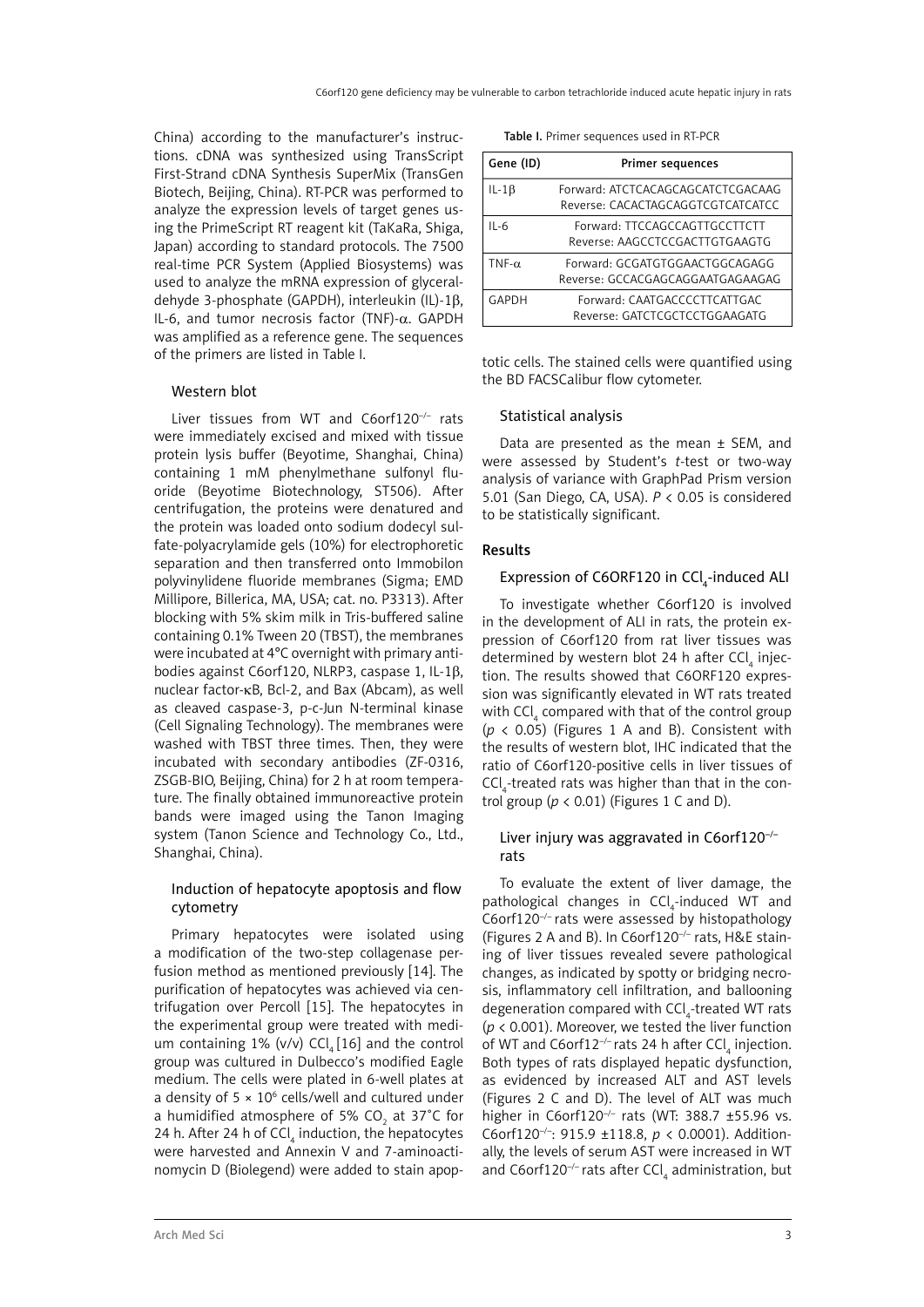

Figure 1. Expression of C6ORF120 in liver tissues. A - Western blot of C6ORF120 in liver tissues. B - Relative density of C6ORF120 protein bands (*n* = 4). C – IHC of C6ORF120 expression in liver tissues. D – Ratio of positive cells

there was no significant difference between the two groups (*p* > 0.05) (Figure 2 D).

# mRNA levels of IL-1 $\beta$ , IL-6, and TNF- $\alpha$  were increased in liver tissues of C6orf120–/– rats

Hepatic injury induced by  $\textsf{CCl}_4$  is usually accompanied by an inflammatory reaction. To investigate whether C6orf120 is involved in the inflammatory response caused by  $\text{CCl}_4$ , inflammatory cytokines in liver tissues were evaluated by qRT-PCR. The results showed that the expression levels of IL-1β, IL-6, and TNF- $\alpha$  in liver tissues increased significantly in C6orf120<sup>-/-</sup> rats compared to those in WT rats (*p* < 0.001) (Figures 3 A–C).

# Expression of NLRP3 inflammasome was increased in C6orf120–/– rats

The NLRP3 inflammasome signaling pathway plays a crucial role in the modulation of liver inflammation [17]. To elucidate the possible molecular mechanisms of C6orf120 in CCl<sub>4</sub>-induced liver damage, the expression of NLRP3, caspase-1, and IL-1β in liver tissues was detected by western blot. The results showed that the expression levels of NLRP3, caspase-1, and IL-1β were distinctly upregulated in C6orf120-/- rat liver tissues compared with those in WT rats (*p* < 0.001, *p* < 0.001, *p* < 0.05, respectively) (Figures 4 A–D). Moreover, since NF-κB exerts essential functions in the inflammation process, we further evaluated the effect of C6orf120 on the expression of NF-κB. Western blot demonstrated that C6orf120 deficiency upregulated p-NF-κB expression in liver tissues (WT: 0.7380 ±0.01607 vs. C6orf120–/–: 0.9665 ±0.002297, *p* < 0.001) (Figures 4 E and F).

# C6orf120 deficiency exacerbated  $\text{Cl}_4$ induced hepatocellular apoptosis

To evaluate the possible function of the C6orf120 gene on  $\text{CCI}_4$ -induced apoptosis, the expression levels of cleaved caspase-3 were determined by western blot. The results showed that the expression of cleaved caspase-3 was significantly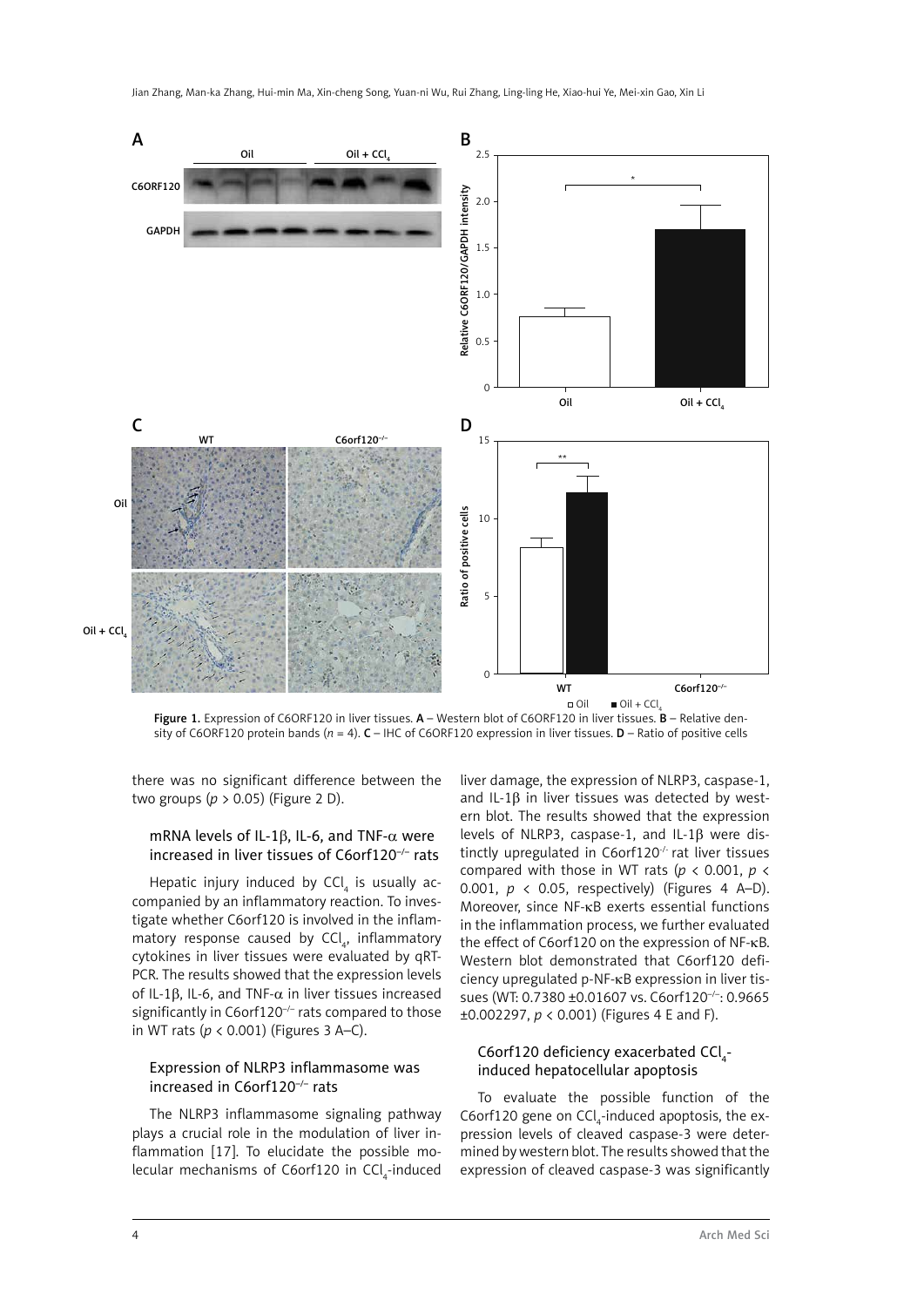

Figure 2. Assessment of liver injury.  $A - H$ &E staining of liver sections. B - Histological score of WT and C6orf120<sup>-/-</sup> rats  $(n = 8)$ . Serum ALT  $(A)$  and  $(D)$  serum AST levels

upregulated in C6orf120<sup>-/-</sup> rats compared to WT rats 24 h after CCl<sub>4</sub> injection (WT: 0.3333 ±0.03779 vs. C6orf120–/–: 1.106 ±0.08313, *p* < 0.001). In the control group, the expression of cleaved caspase-3 was higher in C6orf120<sup>-/-</sup> rats than in WT rats (WT: 0.1693 ±0.05706 vs. C6orf120<sup>-/-</sup>: 0.4276 ±0.02145, *p* < 0.05) (Figures 5 A and B). IHC analysis of liver tissues showed a similar trend (*p* < 0.05) (Figures 5 C and D). To further clarify whether the C6orf120 gene is correlated with mitochondrial apoptosis, the protein levels of Bcl-2 and Bax were detected. The results showed that the expression of Bcl-2 was similar between WT and C6orf120–/– rats (*p* > 0.05) (Figures 5 E and F). However, the expression of Bax was apparently elevated in  $C6$ orf120<sup>-/--</sup> rats compared to WT rats (WT: 1.200 ±0.02455 vs. C6orf120–/–: 1.532 ±0.05585, *p* < 0.01) (Figures 5 E and G), resulting in an imbalance in the Bcl-2/Bax ratio (*p* < 0.05) (Figure 5 H).

# Expression of JNK was increased in C6orf120–/– rats

JNK activation is tightly correlated with CCl $_4$ -induced mitochondrial dysfunction and hepatotoxicity. The expression level of p-JNK was detected to evaluate whether C6orf120 suppresses JNK activation against hepatocytic death in CCl<sub>4</sub>-induced liver injury. The results showed that the p-JNK expression was significantly increased in C6orf120–/– rats compared with WT rats (WT: 1.098 ±0.01627 vs. C6orf120–/–: 1.517 ±0.06239, *p* < 0.001) (Figures 6 A and B). Additionally, compared with JNK1, JNK2 appeared to be markedly activated.

To further clarify the role of C6orf120 deficiency in hepatocellular apoptosis *in vivo*, primary hepatocytes from WT and C6orf120<sup>-/-</sup> rats were isolated and cocultured with  $\text{CCI}_4$  (1% v/v) for 24 h. Hepatocellular apoptosis analysis by flow cytometry showed that the frequency of apoptosis was significantly increased in hepatocytes derived from  $C6$ orf120<sup>-/-</sup> rats compared with hepatocytes from WT rats (*p* < 0.001) (Figures 6 C and D).

### Discussion

In this study, we revealed for the first time that C6orf120 $^{-/-}$  rats were more susceptible to acute hepatic damage compared with WT rats, and the possible molecular mechanism of C6orf120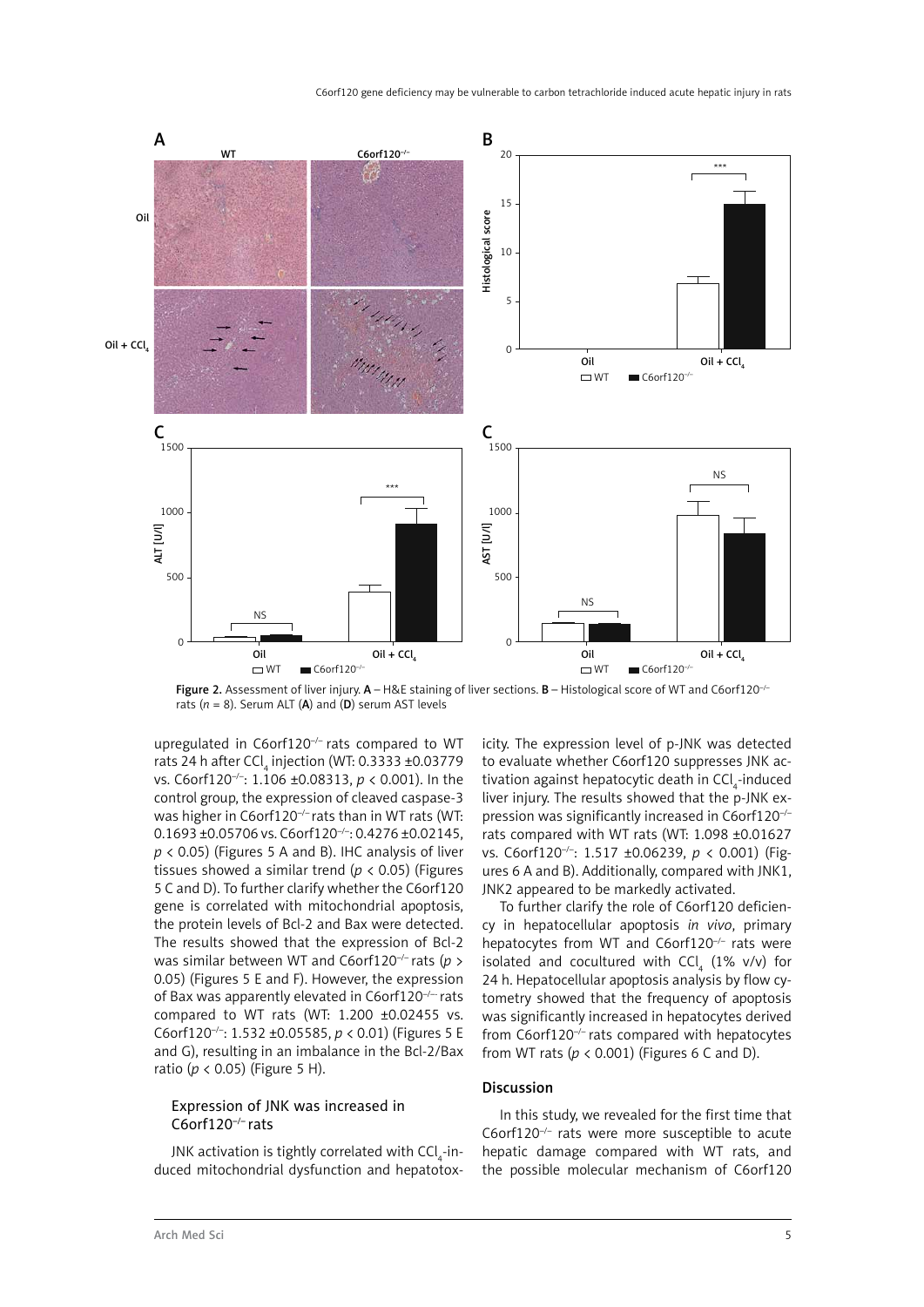

against  $\textsf{CCI}_4\textsf{-induced}$  ALI might be related to the suppression of inflammation and apoptosis (Figure 7).

Carbon tetrachloride, a common hepatotoxin, has been widely applied to establish classical experimental liver injury models [18]. C6orf120–/– and WT rats were treated with  $\textsf{CCl}_4^{}$  for 24 h to induce ALI, resulting in markedly increased ALT levels compared with those in WT rats, whereas there was no difference in AST levels. ALT is located in the cytoplasm of hepatocytes, and AST is located in both the cytoplasm and mitochondria. When hepatocytes suffer from acute damage, enzymes are mainly secreted from the cytoplasm and in turn ALT increases. When hepatocytes suffer from sustained or severe injury, enzymes from both the cytoplasm and mitochondria are released, resulting in a significant increase in AST [19]. Histopathological analysis via H&E staining further showed more severe degeneration and necrosis of hepatocytes in C6orf120<sup>-/-</sup> rats compared with those in WT rats, confirming that C6orf120<sup>-/-</sup> rats were susceptible to CCl<sub>4</sub>-induced liver injury than WT rats.

 $\textsf{CCI}_4$ -induced liver injury is closely associated with the inflammatory response [20]. CCl $_{\textrm{\tiny{4}}}$  and its metabolites probably stimulate Kupffer cells, which can secrete pro-inflammatory cytokines

such as IL-1 $\beta$ , IL-6, and TNF- $\alpha$ . The pro-inflammatory cascade causes hepatocyte damage via the activation of macrophages and infiltration of neutrophils. In this study, the mRNA levels of IL-1β, IL-6, and TNF- $\alpha$  in liver tissues were significantly increased in  $C6$ orf120<sup>-/-</sup> rats compared with those in WT rats, suggesting that C6orf120 exerted hepatoprotective functions against CCl<sub>4</sub>-induced ALI by attenuating the secretion of pro-inflammatory cytokines.

To study the anti-inflammatory mechanism of C6orf120, the expression of p-NF-κB was also determined. The NF-κB signaling pathway plays an essential role in the pathological process of  $\text{CCI}_{4}$ -induced acute liver damage [21, 22] and in mediating the secretion of inflammatory cytotoxins that aggravate liver damage. Our results showed that C6orf120 deletion increased the expression of p-NF-κB in liver tissues. To further investigate the protective mechanism of C6orf120, the involvement of NLRP3 inflammasomes in liver injury was investigated. NLRP3 inflammasomes are multi-protein complexes composed of intracellular pattern recognition receptors and are associated with the maturation and secretion of pro-inflammatory cytokines [23]. During the pathological process of acute liver damage, Kupffer cells or resident macrophages are activat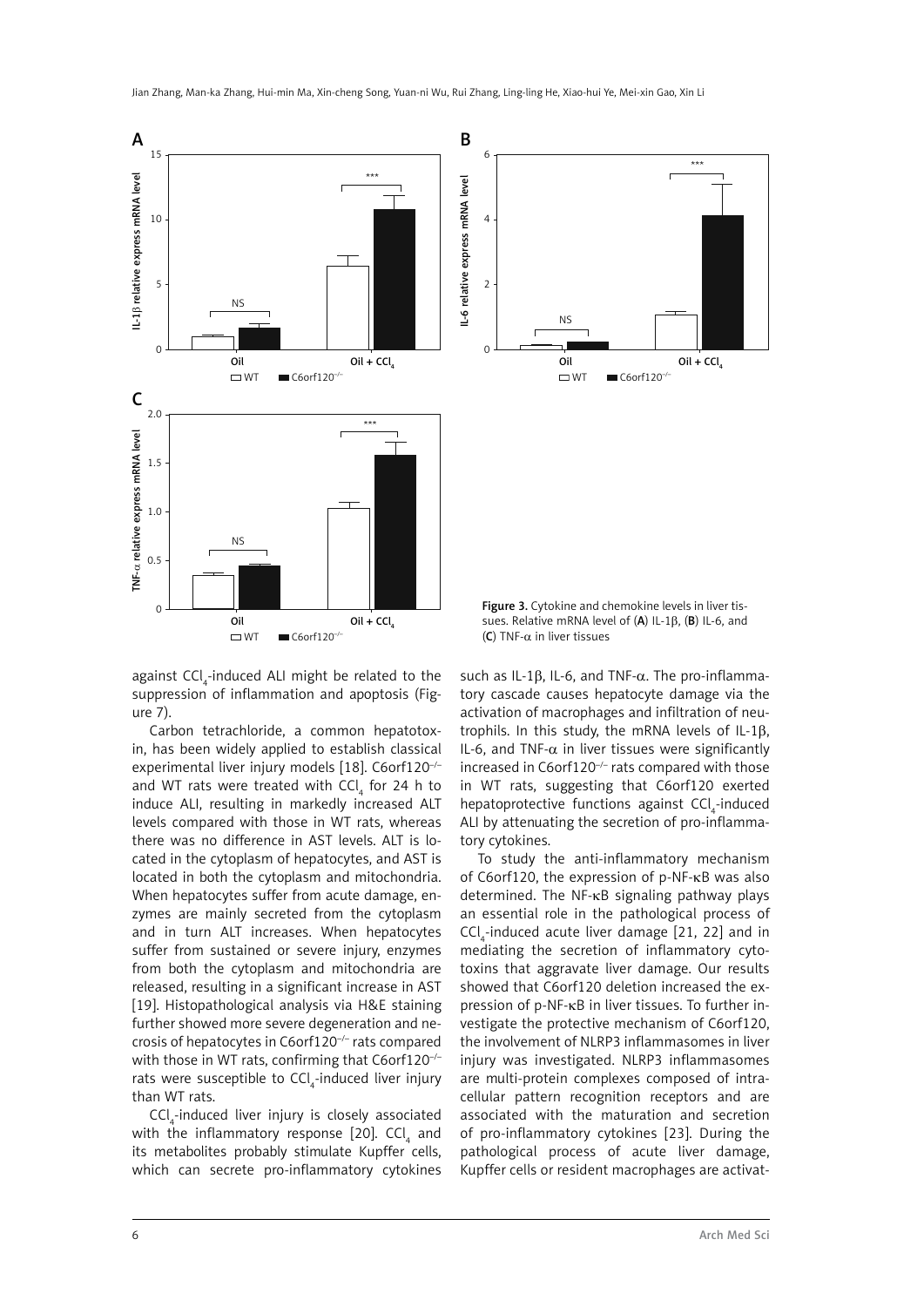C6orf120 gene deficiency may be vulnerable to carbon tetrachloride induced acute hepatic injury in rats

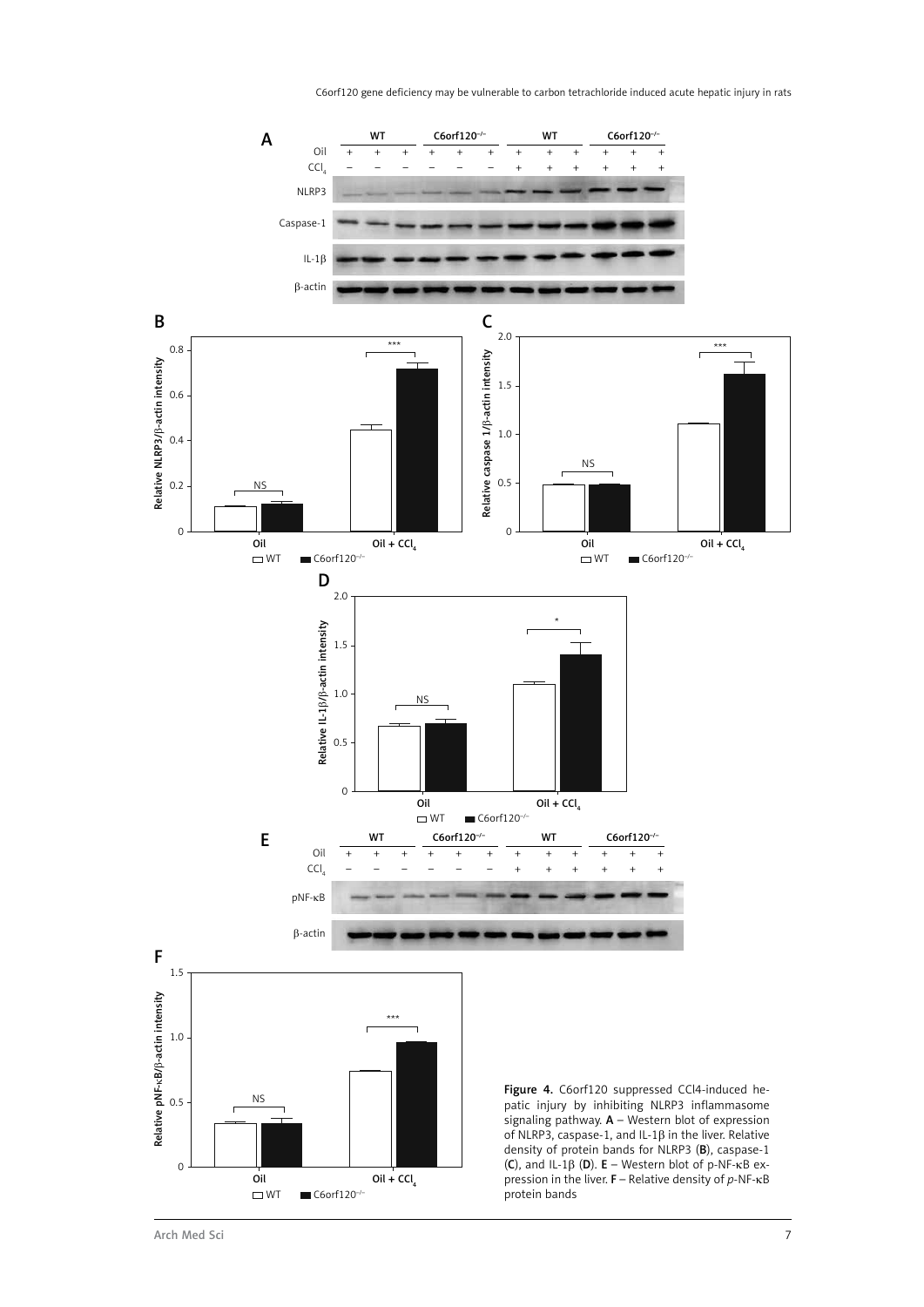

**Figure 5.** C6orf120 suppressed CCl<sub>4</sub>-induced hepatic injury by inhibiting hepatocellular apoptosis. **A** – Western blot of cleaved caspase-3 expression. B – Relative density of the cleaved caspase-3 protein bands. C – IHC of cleaved caspase-3 in liver tissues.  $D -$  Ratio of positive cells.  $E -$  Western blot of expression of Bcl-2 and Bax

ed and trigger inflammatory responses through common signaling pathways including NLRP3 inflammasomes, caspase-1, and IL-1β [24, 25]. In this study, 24 h after  $\text{CCI}_4$  administration, the expression levels of NLRP3, caspase-1, and IL-1β were significantly increased in C6orf120<sup>-/-</sup> rats compared with those in WT rats. Furthermore, increased levels of cytokines such as IL-1β can activate the downstream NF-κB signaling pathway, which can upregulate the expression of NLRP3 inflammasomes and the secretion of pro-inflammatory cytokines that aggravate inflammatory injury [26]. Our findings indicated that C6orf120<sup>-/-</sup> rats may be vulnerable to  $\textsf{CCI}_4$ -induced liver injury by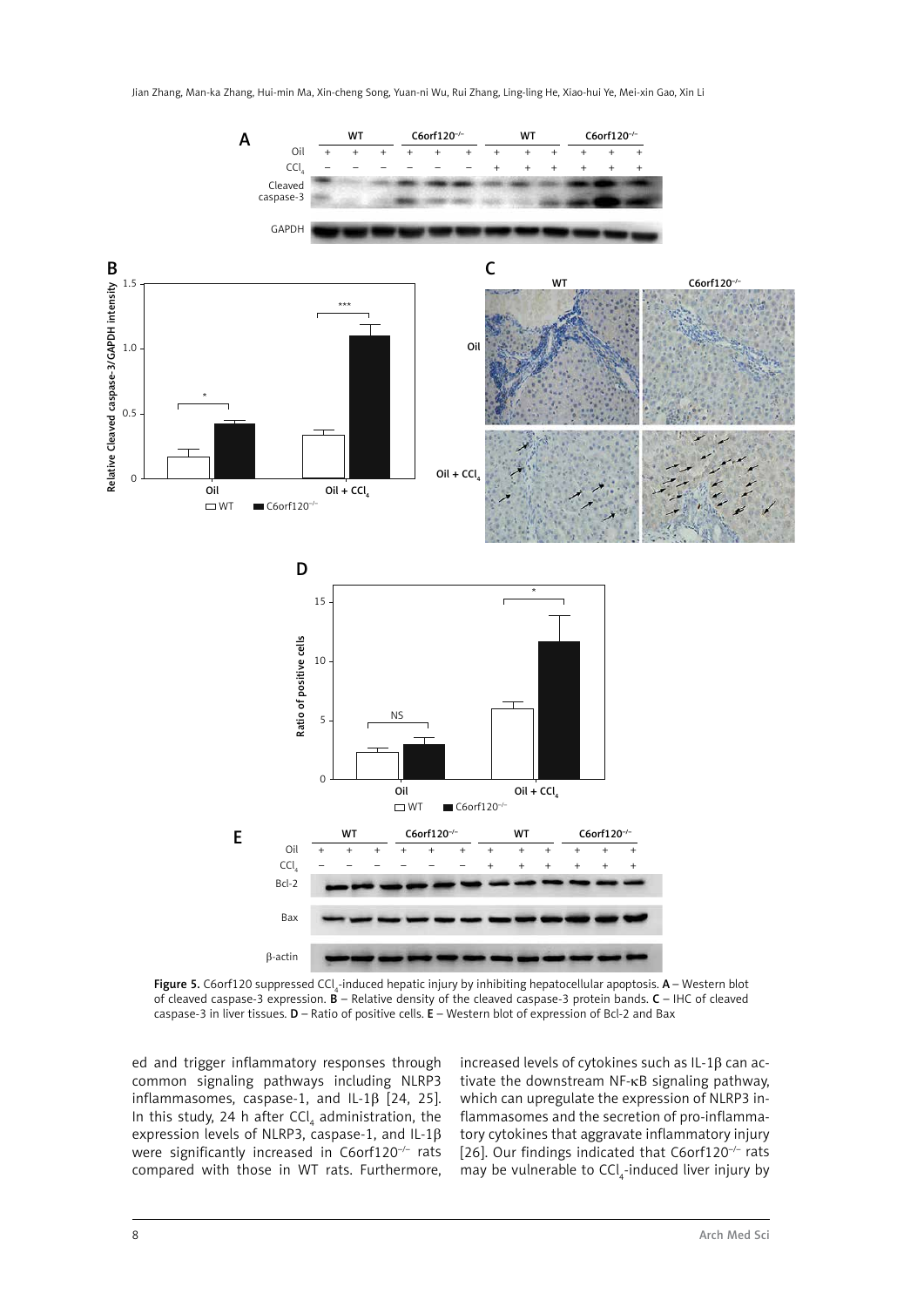

regulating the NLRP3/caspase-1/IL-1β/p-NF-κB signaling pathways.

Apoptosis and necrosis are the two major routes of cell death. To the best of our knowledge,

necrosis is the main form of cell death in  $\text{CCI}_{4}$ -induced hepatic injury. Studies performed by Yang *et al.* [27] and Campo *et al.* [28] revealed that hepatocyte apoptosis was involved in  $\text{CCI}_4$ -induced



**Figure 6.** C6orf120 suppressed CCl<sub>4</sub>-induced hepatic injury by inhibiting JNK signaling pathways. **A** – Western blot of p-JNK expression.  $\mathbf{B}$  – Relative density of p-JNK protein bands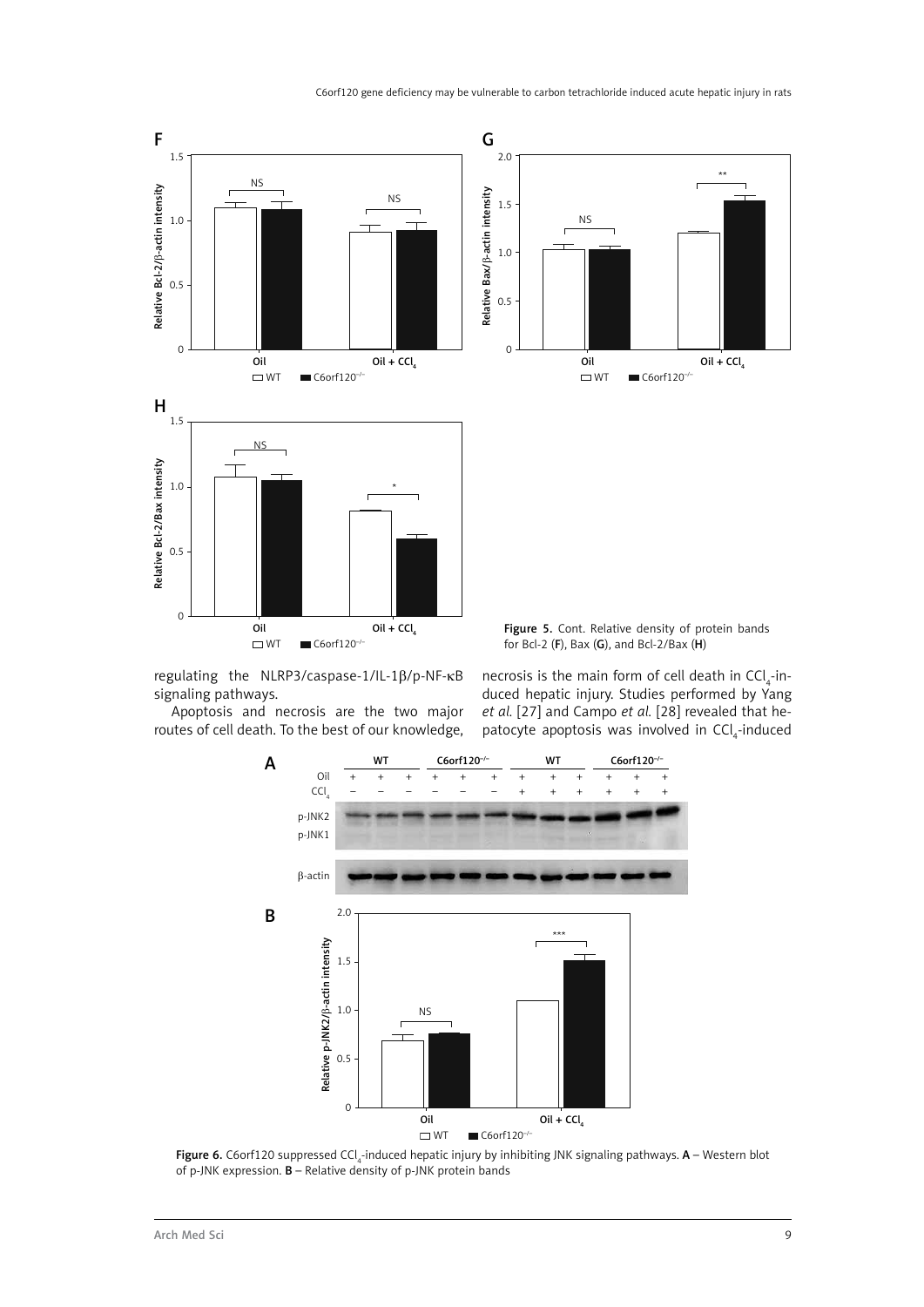

ALI. Members of the Bcl-2 family, including Bcl-2 and Bax, are predominant regulators of the process of mitochondrial apoptosis. Bax is one of the most essential pro-apoptotic proteins that induces apoptosis, while Bcl-2 is an anti-apoptotic protein that inhibits Bax-induced apoptosis [29]. Caspase-3 is considered to be the most important terminal cleavage enzyme in apoptosis and an important part of cytotoxic T cell killing mechanisms.

apoptotic cells among hepatocytes *in vitro*

Activated Bax can stimulate caspase-3 and ultimately lead to caspase-dependent apoptosis [30]. In this study, the expression of Bax was markedly increased in  $C6$ orf120<sup>-/-</sup> rats compared with that in WT rats, whereas the expression of Bcl-2 was similar between the two groups. The results indicated that C6orf120 may inhibit  $\textsf{CCI}_4\textsf{-induced}$  liver injury by suppressing mitochondrial apoptotic pathways. Meanwhile, the expression of cleaved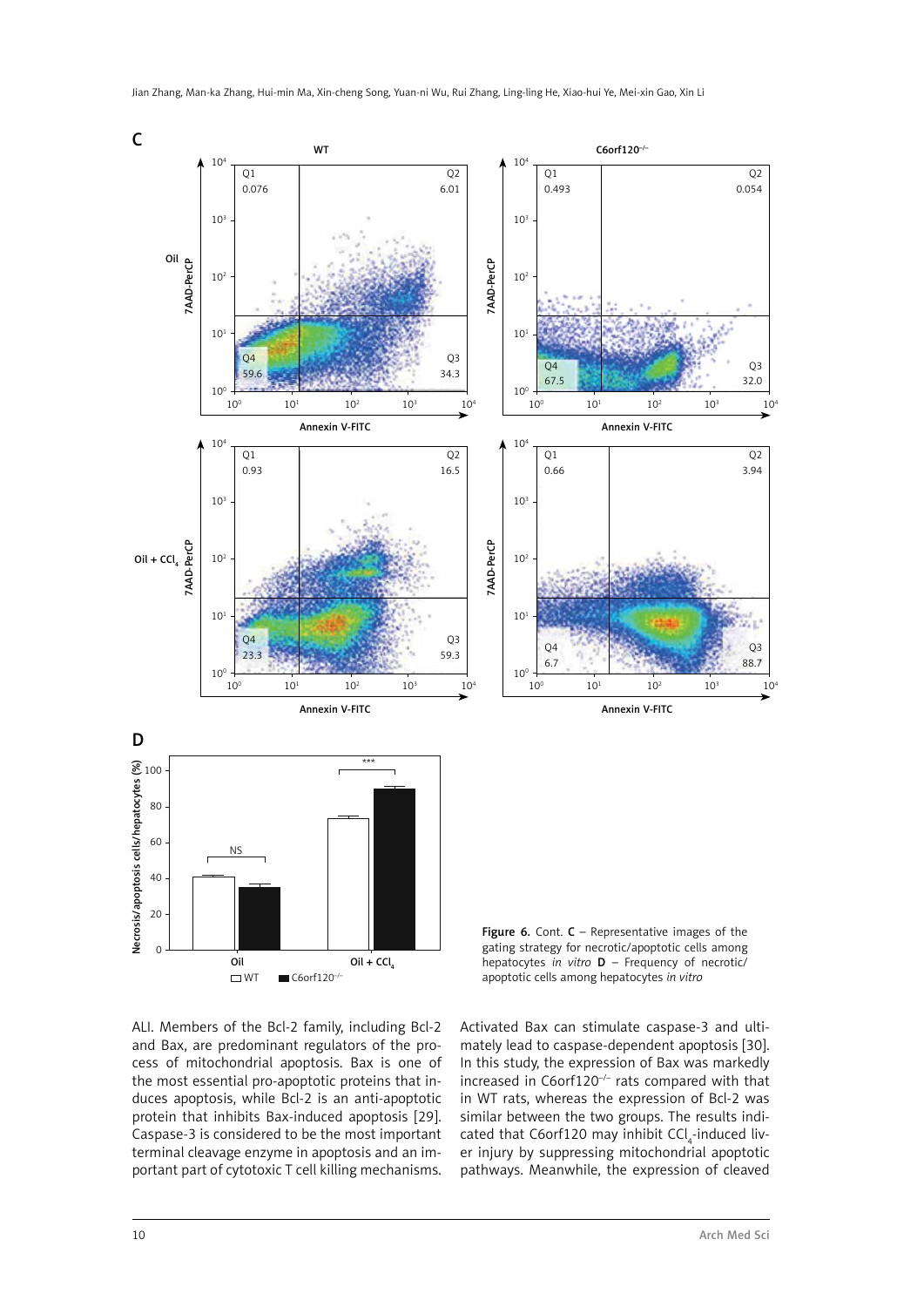C6orf120 gene deficiency may be vulnerable to carbon tetrachloride induced acute hepatic injury in rats



**Figure 7.** Diagram of the possible mechanism of C6orf120 in CCl $_4$ -induced liver injury in rats

caspase-3 was obviously elevated in C6orf120–/– rats compared with WT rats. Taken together, these observations suggested that C6orf120 protects against  $\mathsf{CCl}_4$ -induced ALI by regulating the mitochondrial apoptosis-associated molecules Bcl-2 and Bax to suppress caspase-3-dependent apoptotic signaling.

To further explore the mechanism of C6orf120 in hepatocyte apoptosis, the JNK signaling pathway was investigated. Several studies have shown that JNK signaling is vital in CCl<sub>4</sub>-induced mitochondrial dysfunction and hepatocyte death [31, 32]. In the process of  $\textsf{CCI}_4\textsf{-induced}$  liver injury, sustained activation of JNK further promotes the transcription and expression of downstream apoptosis-related target genes, which trigger apoptosis via the mitochondrial pathway. Furthermore, p-JNK can directly mediate mitochondrial pathways by inhibiting the expression of Bcl-2 and promoting the expression of Bax in the cytoplasm [33]. Dhanasekaran *et al.* [34] reported that sustained activation of JNK induced Bcl-2 family-mediated apoptosis. In this study, C6orf120 deficiency aggravated the activation of p-JNK and downstream signaling pathways, suggesting that  $C6$ orf $120$  could prevent  $CCl_4$ -induced liver injury by inhibiting JNK signaling.

There were some limitations in our study. First, it was widely reported that drug-induced liver injury was partly associated with immunoreaction. While our study only involved molecular biology research, experiments associated with immunological mechanisms are currently under way. Secondly, because C6orf120 is mainly expressed in liver and spleen tissues, the protective function of C6orf120 in spleen tissues should be assessed. Thirdly, we did not conduct experiments to demonstrate whether the expression of NLRP3 is directly related to C6orf120. Fourthly, if a group of previous  $\mathsf{CCl}_4$  treatment had been added, the conclusion would have been sound and robust.

In conclusion, we demonstrated the potential protective mechanism of C6orf120 against  $\textsf{CCI}_4$ -induced hepatic damage. The hepatoprotective effects of C6orf120 are associated with the downregulation of NLRP3 inflammasome and JNK signaling pathways. This study revealed the regulatory role of C6orf120 in the pathogenesis of ALI, highlighting a potential therapeutic target.

# Acknowledgments

This study was supported by the National Major Scientific and Technological Project during the Thirteenth Five-year Plan Period (No. 2017ZX10205501-001-002) and Special Research Project of Traditional Chinese Medicine Industry (No. 201507005).

# Conflict of interest

The authors declare no conflict of interest.

#### References

- 1. Abajo FJD, Montero D, Madurga M, et al. Acute and clinically relevant drug-induced liver injury: a population based case-control study. Br J Clin Pharmacol 2004; 58: 71-80.
- 2. Harish R, Shivanandappa T. Hepatoprotective potential of Decalepis hamiltonii (Wight and Arn) against carbon tetrachloride-induced hepatic damage in rats. J Pharm Bioall Sci 2010; 2: 341-5.
- 3. Yu H, Zheng L, Yin L, et al. Protective effects of the total saponins from Dioscorea nipponica Makino against carbon tetrachloride-induced liver injury in mice through suppression of apoptosis and inflammation. Int Immunopharmacol 2014; 19: 233-44.
- 4. Zhang MK, Ma HM, Zhang J, et al. Deletion of the C6orf120 gene with unknown function ameliorates autoimmune hepatitis induced by concanavalin A. Cell Immunol 2018; 331: 9-15.
- 5. Abogresha NM, Greish SM, Abdelaziz EZ, et al. Remote effect of kidney ischemia-reperfusion injury on pancreas: role of oxidative stress and mitochondrial apoptosis. Arch Med Sci 2016; 12: 252-62..